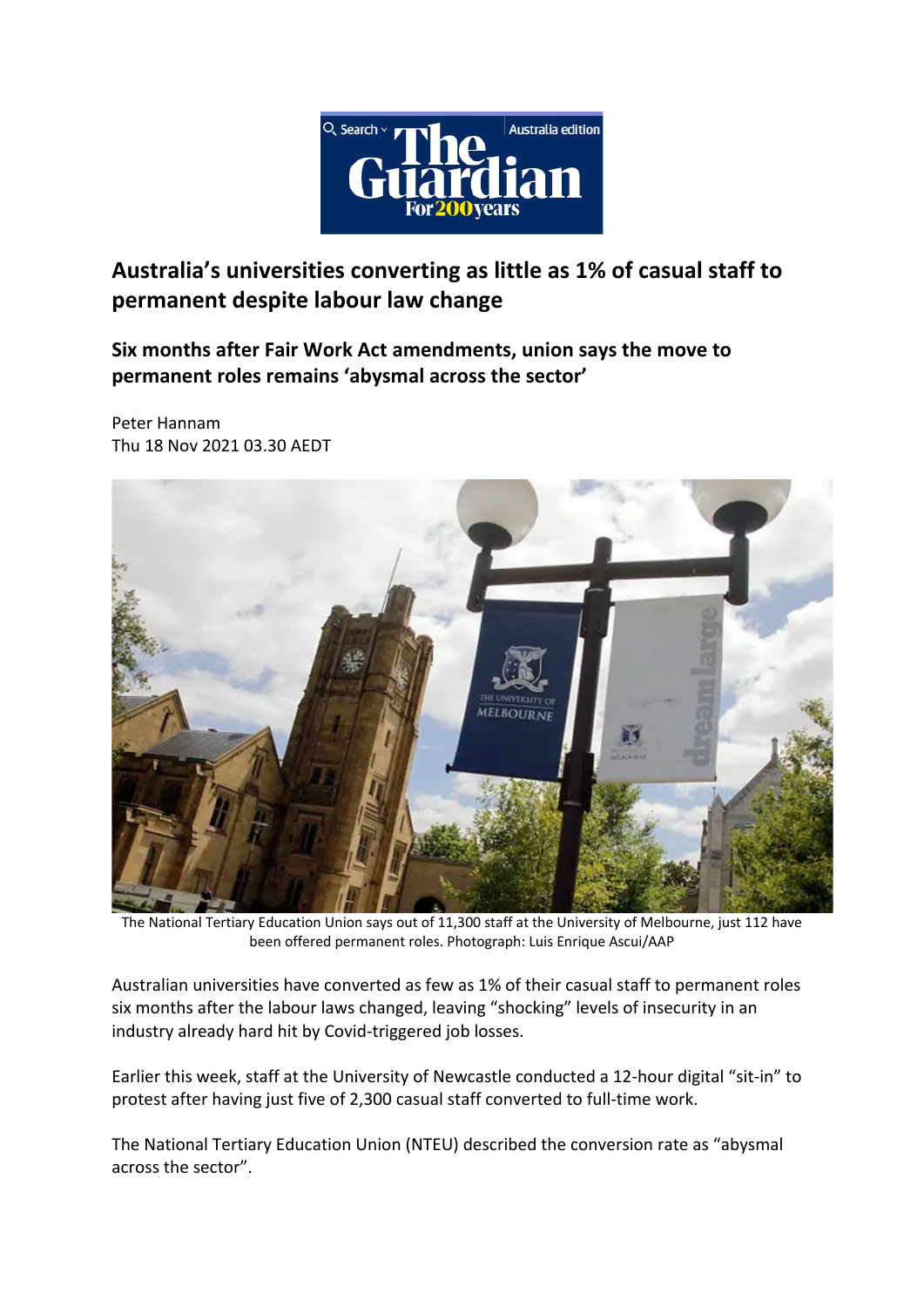In March, the federal government amended the Fair Work Act to mandate that casual staff who meet two criteria be offered full-time or permanent part-time positions. To be eligible, they must have been employed for at least 12 months and had worked a regular pattern of hours for at least the six previous of those months.

Since many university staff are on short-term rolling contracts with semester or summer breaks, few have been eligible to make the conversion from casual roles.

For instance, out of 11,300 staff at the University of Melbourne, just 112 have been offered permanent roles, according to the NTEU. Within the law school and the school of engineering, there were no conversions at all.

For Jessica Marian, a casual employee at the university and an NTEU delegate, the initial rejection was made worse because she was among dozens who received a form letter that omitted the reason for the refusal. It read:

"The university has assessed the hours that you have worked for us over the last 12 months and has determined that you meet the eligibility criteria for conversion, … However <REASON> the university has determined that this is reasonable grounds (in accordance with the legislation) not to offer to convert your role to a permanent position."

"I felt like just a loser," said Marian, a part-time teacher of English literature and an administrator at the university. "It was just shocking, and I was upset."

Four hours later, "the follow-up letter was just as heartless", telling her she was not even eligible for conversion, she said: "It's not just what's legal – it's about what's conscionable about the treatment of casuals."

According to Alison Barnes, NTEU national president, well over 50% of undergraduate teaching is done by people with no employment security, nor sick or holiday pay.

"Universities have really run on the backs of poorly paid, insecure workers for decades," she said.

Details of the poor conversion rates come as eight university vice chancellors are scheduled to join a Commonwealth Economic Development of Australia (CEDA) panel on Thursday in Sydney.

"Australia's higher education sector is vital to the nation's future workforce needs and economic prosperity," CEDA said. "There is not a sector, industry or business which is not impacted by, and dependent on, the success of universities."

Stuart Andrews, executive director of Australian Higher Education Industrial Association representing 32 universities, including Melbourne university, said casual staff were "an integral and very important component of any university workforce".